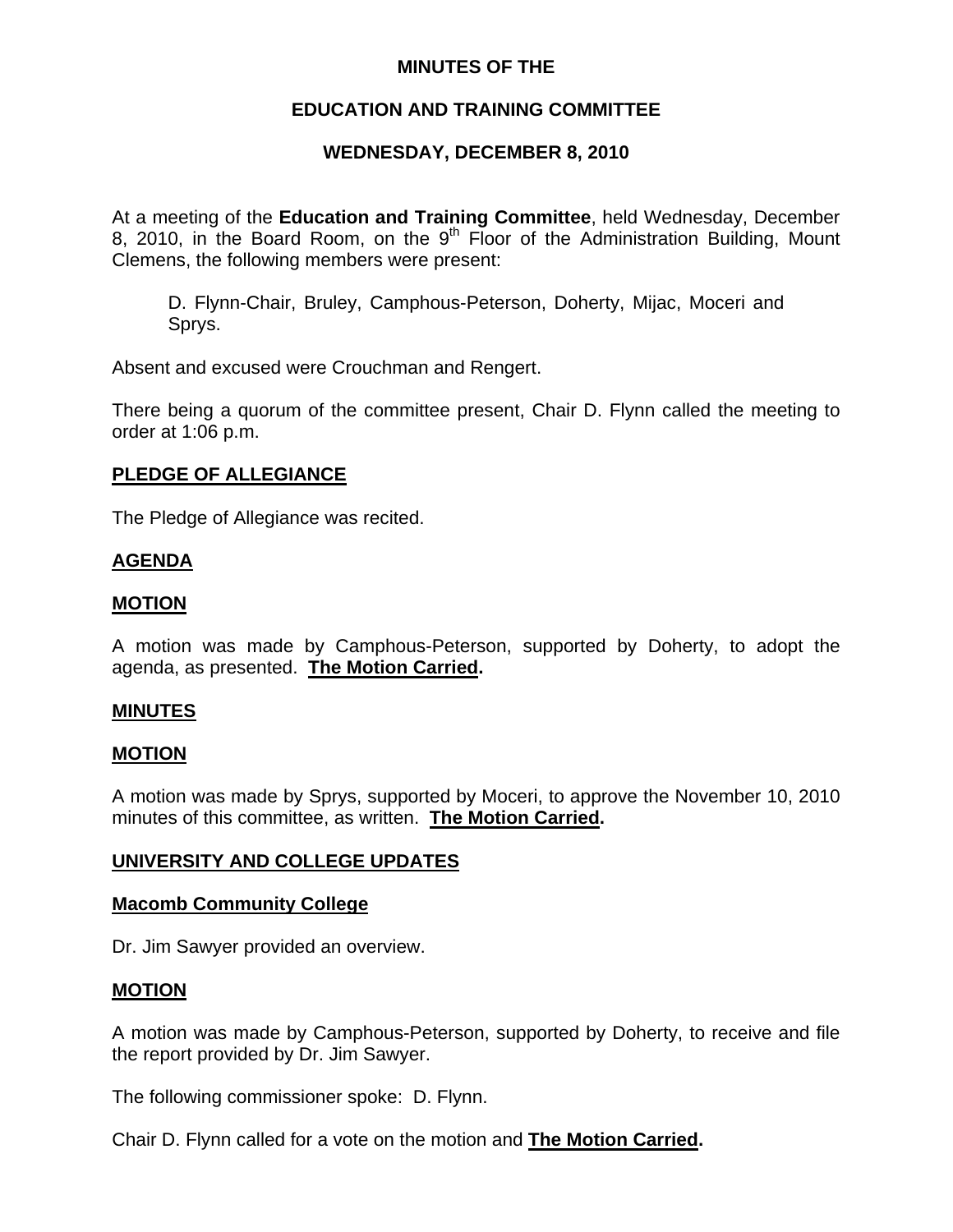### **Michigan State University**

No individual was present.

### **Oakland University - Macomb**

Pam Kellett, Ph.D., Assistant Vice-President Outreach, provided an overview.

### **MOTION**

A motion was made by Moceri, supported by Sprys, to receive and file the report provided by Pam Kellett. **The Motion Carried.** 

### **Wayne State University**

Terry Margolis, Director of Educational Outreach and Executive and Professional Development, provided an overview.

### **MOTION**

A motion was made by Camphous-Peterson, supported by Doherty, to receive and file the report provided by Terry Margolis.

The following commissioner spoke: Doherty.

Chair D. Flynn called for a vote on the motion and **The Motion Carried.** 

### **MICHIGAN WORKS EXECUTIVE DIRECTOR'S REPORT / JOHN BIERBUSSE**

John Bierbusse overviewed his report about the unemployment situation in Macomb County. He also gave an update on the recent extension of unemployment benefits.

#### **MOTION**

A motion was made by Camphous-Peterson, supported by Sprys, to receive and file the report provided by Mr. Bierbusse. **The Motion Carried.** 

### **YEARLY REPORT BY MACOMB/ST. CLAIR EMPLOYMENT & TRAINING AGENCY**

#### **MOTION**

A motion was made by Doherty, supported by Moceri, to receive and file the yearly report by the Macomb/St. Clair Employment & Training Agency for the period July 1, 2009 through June 30, 2010. **The Motion Carried.**